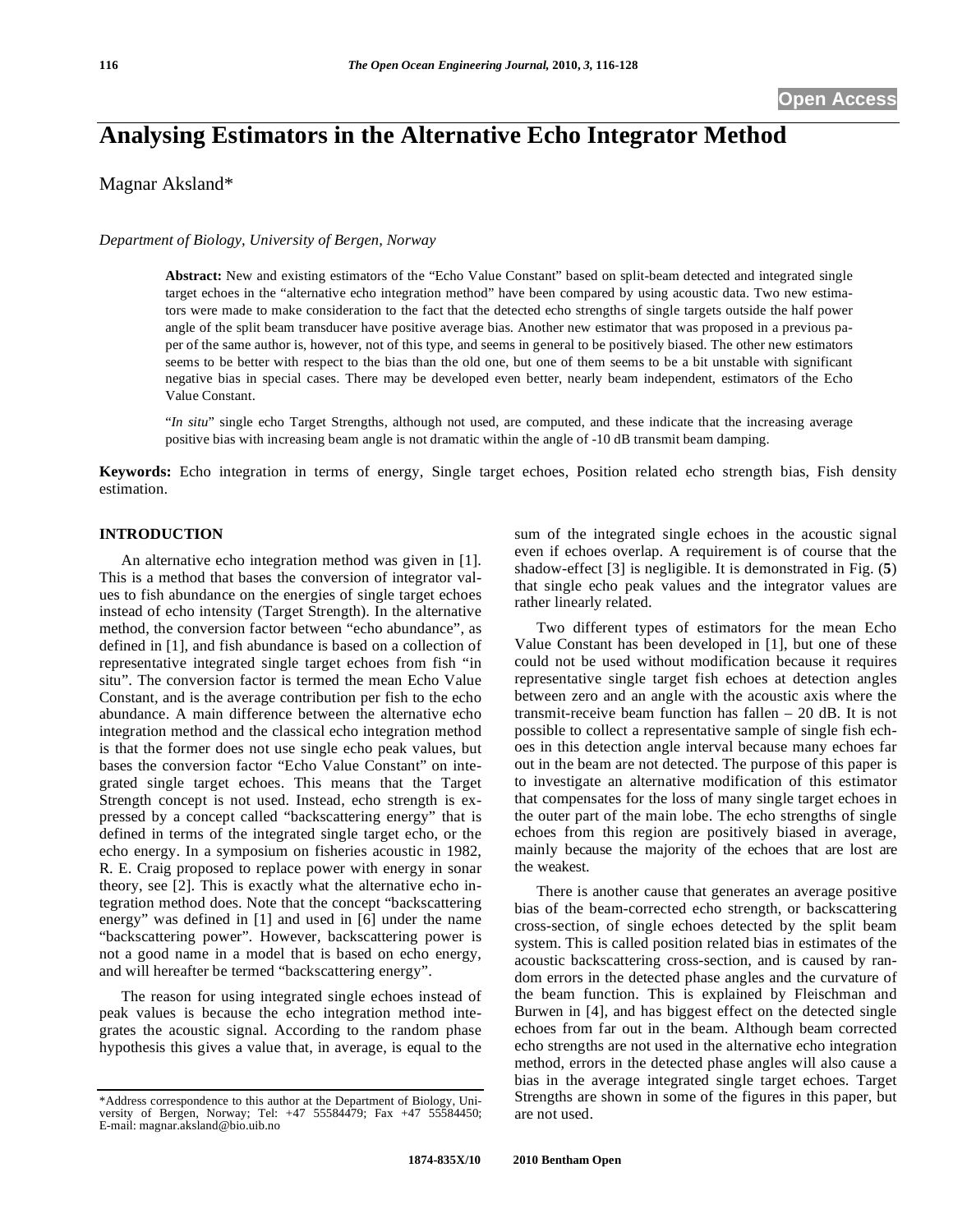There are also studies of different factors that influence the "in situ" Target Strength of single fish, see [5]. Although such knowledge may sometimes be useful, the collection of single target echoes to be used in converting echo-integrator values to fish abundance require echoes that are representative for all echoes that are integrated. If this is fulfilled, the factors that might have affected the fish Target Strengths are not of importance.

In this paper, new modifications of both estimator types given in (1) and (8) in [6] are proposed, tried and compared. Special versions of both types of estimators were applied in the same paper. Here we will consider versions and modifications that reduce the effect of the positive bias in average detected backscattering strength of single target echo received at big detection angles in the main lobe.

Every single target echo detection algorithm tests each candidate echo for coming from a single target only. Echo duration, echo shape and stability of the phase angles are investigated and tested before an echo is accepted to be a single target echo. Echoes that do not pass one or more of these tests have other echoes of no-negligible strength to close so that at least the echo tails overlap. Phase angles and echo shapes of weak echoes may also be affected by noise. The echoes that are most likely to be disturbed by other echoes and noise are the weakest echoes. As most of the weakest echoes are those that are received from targets far out in the man lobe, it is natural that the fraction of echoes that do not pass the "single target tests" increases with the detection angle. Also, the fraction of echoes not passing the "single target tests" at a given detection angle are mainly the weakest echoes received at this angle. This is the main cause of the increasing positive bias of average echo strength with increasing detection angle. In [7] a multi-frequency method to decide if echoes come from single targets is described. This method discards a considerable bigger fraction of echoes than that of a single frequency routine.

The acceptance of perfectly overlapping echoes of similar strengths as one single target echo is also a source of positive bias in estimated average echo strength, but this is judged to happen rather seldom in this application both because of low fish density, but also because of the single target echo detection algorithm used here (described in [6]). This routine is, as far as the author knows, the only single target detection routine that integrates single echoes.

Analyses of several single target detection routines including the possibility of accepting multiple echoes as single target echoes have been considered in [8]. Otherwise, many papers on the use of "in situ" single target echoes exist. These are mainly concerned with estimating the mean backscattering cross section of individual fish to be used in the classical echo integration method, and are not fully relevant to the study in this paper that uses integrated single target echoes.

## **MATERIAL AND METHOD**

Files of raw data recorded by SIMRAD EK 60 scientific echo sounders are used in this study. Recordings from a survey on cod in Lofoten, Northern Norway by the new "G. O. Sars" in 2004 and from a survey on Redfish in the deep Tromsø basin by a hired vessel in 2008 are selected. Most of the cod recordings are from moderate depths (a few hundred meters) where the fish stayed close over the bottom. The redfish recordings, however, were from deep waters (several thousand meters deep) and the recorded fish, although down to 600 m deep, were very far above the bottom.

The echo integration method in terms of energy described in [1] is used. An application of this method was given in [6], but there the effect of positive biased average echo strengths was not considered.

Estimator type (1) in [6] was modelled by assuming that the average beam dependent backscattering energy (not beam-compensated integrated single target echoes) of fish as a function of observation aspect (observation angle from the acoustic axis) is proportional to the transmit-receive beam function. This assumption is likely to be good for beams where the majority of the single targets are received at angles less than 10 degrees, ([1], Fig. **2**). The observation aspect angle is expressed by the symbol  $\theta$  in subsequent mathematical formulas.

Only circular symmetric beam functions are considered in this paper. A theoretical model for the beam function was used. This is the Bessel function formula for the beam of a circular piston transducer, see [9]. The model can be expressed by  $(3)$  in [6]. i. e.

$$
E[\varsigma_{rb}(\theta)] = a[B_s(k\theta)]^4, \qquad (1)
$$

where the left side is the expected beam dependent backscattering energy of fish at observation aspect  $\theta$ , while  $[B<sub>s</sub>(k\theta)]<sup>4</sup>$  is the Bessel function model for the transmitreceive beam function. The value of the parameter *k* determines the opening angle of the beam while *a* is the factor of proportion between the average beam dependent backscattering energy of fish and the beam function.

The derivation in  $[6]$  leads to the following estimator for the mean Echo Value Constant  $\overline{\Psi}$  ((5) in [6]):

$$
\widehat{\overline{\Psi}} = \frac{\widehat{a}}{k_b^2} 1.4406
$$
 (2)

where  $\hat{a}$  is an estimator of *a*. The parameter  $k_b$  is the particular value of *k* that gives the theoretical beam the same half power opening angle as that of the used transducer. The modelled beam function is then assumed to be a good enough approximation for the actual beam function in use. The half power opening angle of the used transducer is given in the files of raw data of acoustic recordings. To control this beam model against the measured beam function by SIM-RAD of a 38 kHz transducer commonly used on Research Vessels, the measured and modelled beam are plotted in the same coordinate system in Fig. (**1**). The half power angle for the measured beam is not given, so the fit here is made by trial and error with modelled beams of different values of the parameter *k*. The figure shows that the model is rather good.

Since  $B_s^2(0.8069) = 1/2$ ,  $k_b = 0.8069/\theta_{1/2,r}$ , where  $\theta_{1/2,r}$ 

is the half power opening angle in radians from the acoustic axis of the transmit beam.

Inserting this in (2), gives: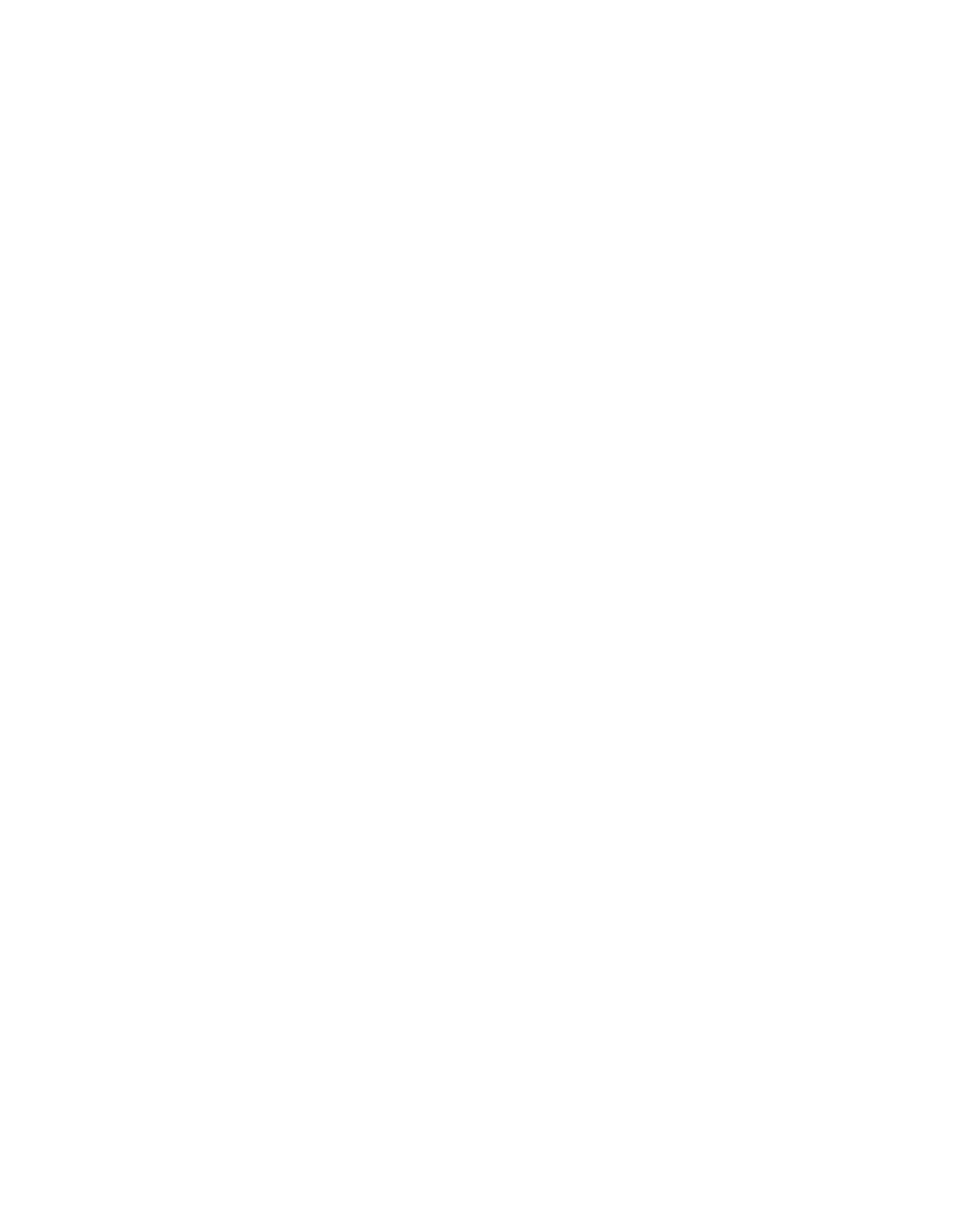

**Fig. (12).** Noise histograms of the 40 logR TVG signal in two, four and six hundred m depth.

this was not done, as it does not reduce the value of the results of this study.

Fig. (**14**) and Table **5** present the results from the deep interval (240-579 m).

The striking difference between the Figs. (**13** and **14**) are the observation aspect histograms. It shows that single echoes are lost from 2.5 degrees in the deep interval and from 6 degrees in the shallow interval.

The corresponding fish density per square meter estimates with using only one depth interval (single echo threshold corresponding to -45 dB) are: 0.01441 0.001516 and 0.01518. These estimates are higher, but less than 10% higher than the corresponding estimates summed over two depth intervals.

#### **DISCUSSION**

The two modified estimators (10) and (12) for the Echo Value Constant both seem to have moderate but significant biases, usually positive for (10) and negative for (12) as expected. As the correct value is not known, it is not possible to specify the exact biases in the different cases in this paper. However, there are reasons to believe that the fitted Echo Value of a sphere in most cases converge to a value that is closer to the true Echo Value Constant than the two modified estimates, in particular when all three Echo Value curves are close to each other for small angles. The bias in the Echo Value functions corresponding to (10) and (12) happens mainly when the observation aspect approaches  $\theta_{-20}$ , which is slightly more than 6 degrees in the applications in this paper.



**Fig. (13).** Echo Values, Peak Values and number of echoes against observation aspect.

#### **Table 4.**

Number of echoes is 4886 before, and 1013 after applying the single target threshold

Sailed distance: 9292 m. Integrator value: 0.864

| Echo Value Constant       | Aksland 2006 |         | Weight function 1 Weight function 2 | (10) | (12) |
|---------------------------|--------------|---------|-------------------------------------|------|------|
|                           | 192.96       | 198.89  | 198.72                              | 207  | 185  |
| Fish density (individuals |              |         |                                     |      |      |
| pr. square meters):       | 0.00448      | 0.00435 | 0.00435                             |      |      |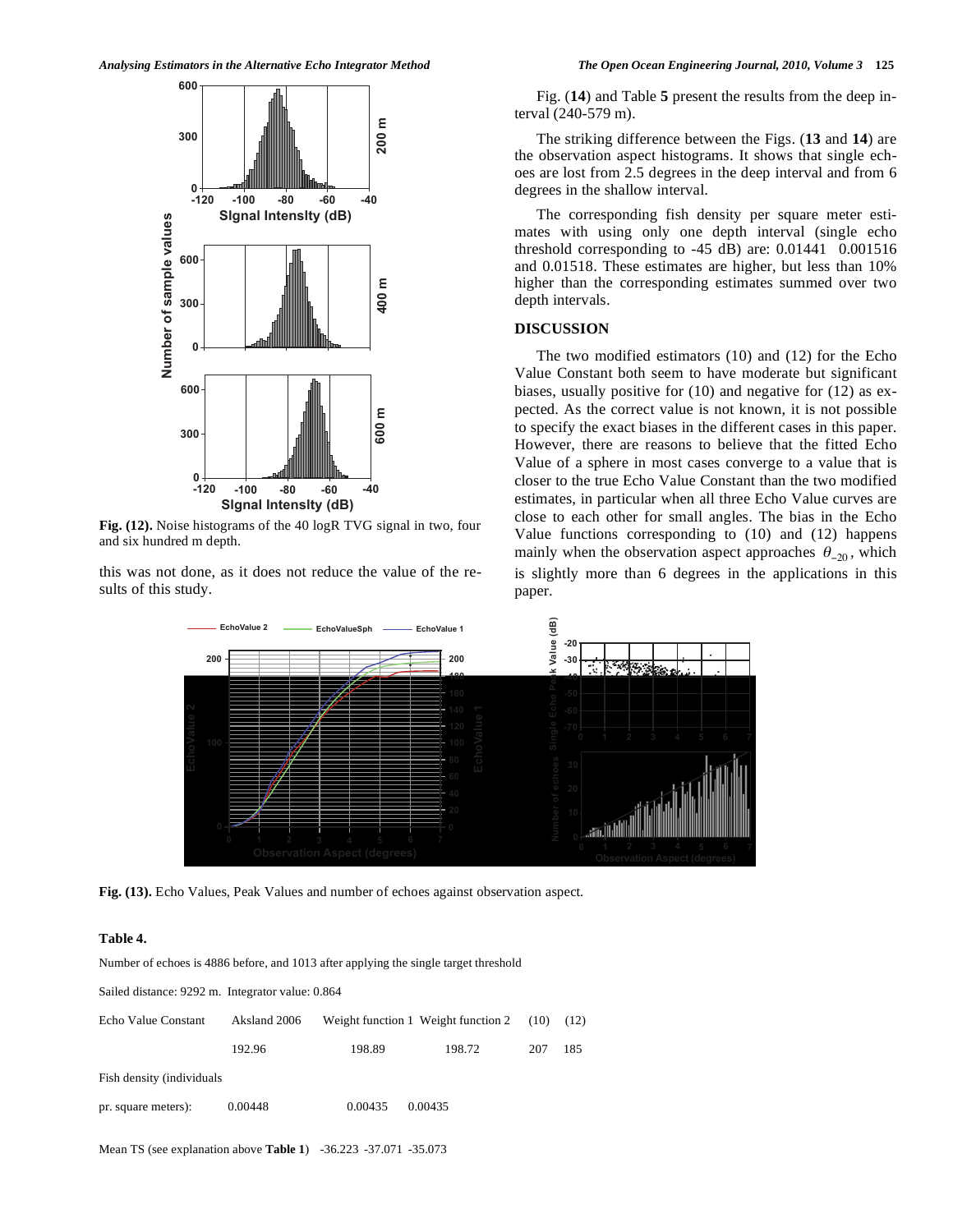

**Fig. (14).** Echo Values, Peak Values and Number of echoes against observation aspect.

#### **Table 5.**

Number of echoes is 7695 before, and 6133 after applying the single target threshold

Sailed distance: 9292 m. Integrator value: 1.060

| Echo Value                | Aksland 2006 |                | Weight function 1 Weight function 2 | (10) | (12) |  |  |  |
|---------------------------|--------------|----------------|-------------------------------------|------|------|--|--|--|
|                           | 117.32       | 110.39         | 110.29                              | 123  | 104  |  |  |  |
| Fish density (individuals |              |                |                                     |      |      |  |  |  |
| pr. square meters):       | 0.00904      | 0.009600.00961 |                                     |      |      |  |  |  |
| Sum, both intervals       | 0.01352      |                | 0.01395 0.01396                     |      |      |  |  |  |

Mean TS (see explanation above **Table 1**) -38.272 -39.319 -35.784

A lot more files of raw data than those presented in this paper have been analyzed, and corresponding figures have been made. This discussion is therefore based on more experience than that represented by the figures shown here.

The estimates based on (3) seem usually to be closer together than those based on (10) and (12). Without exception the estimates based on Weight function 1 and 2 in (5) are so close that they are difficult to distinguish on the graphs. The corresponding estimates of fish density are also always so close that it may be concluded that the most complicated Weight function 2 is not necessary.

Also, the estimates based on the beam model usually have values between the Echo Value Constants following from (10) and (12) except for difficult cases. It is also striking that the estimate based on Weight function 1 usually are close to the curve of the fitted Echo Value of a sphere. When the three Echo Value curves are close to each other near the acoustic axis, but differ when they pass  $\theta_{-20}$ , it is likely that the fitted Echo Value of the sphere makes out the best approximation to the true Echo Value function. This indicates that the estimator based on Weight function 1 is rather good, and better than the Weight function used in [6]. Due to the tendency of too high average single echo strength of echoes received far out in the main lobe, the beam model estimator used in [6] is likely to give a slightly overestimated estimate of the Echo Value Constant, and hence a slightly underestimated fish density estimate.

The estimators based on (3) depend on the beam model. Although this seems good (Fig. **1**), the best had been to base the estimators on the actual beam function of the used transducer. This is possible if the beam function is precisely known out to the angle  $\theta_{-20}$ . If the calibrated beam is a fitted model, this could replaced the beam model in (1) if the beam is circular symmetric. If not, the beam depends on two angles, and this is a straightforward generalisation of (1) since the split beam system detects two angles corresponding to each single target echo. This requires that the beam function can be calculated everywhere where the transmit beam damping is less than  $-10$  dB. If a table represents the calibrated beam function, the problem is to find the value of the beam damping in the table at the angles closest to those detected. If necessary, interpolations can be computed if the table has not enough resolution.

Most of the different plots of single echo Target Strength against observation aspect indicate that the detected Target Strength increases with aspect angle, in particular around and beyond  $\theta_{-20}$ . The increasing value of the weakest detected echoes with aspect angle is simply caused by the fact that many echoes far out in the beam are too week to be detected due to the beam damping. The increasing value of the strongest echoes with aspect angle has several causes. One is that the number of candidate echoes increases with aspect angle (see (7) and (8)), and it is likely that the strongest echo strength of many echoes is bigger than the strongest among fewer echoes closer to the acoustic axis.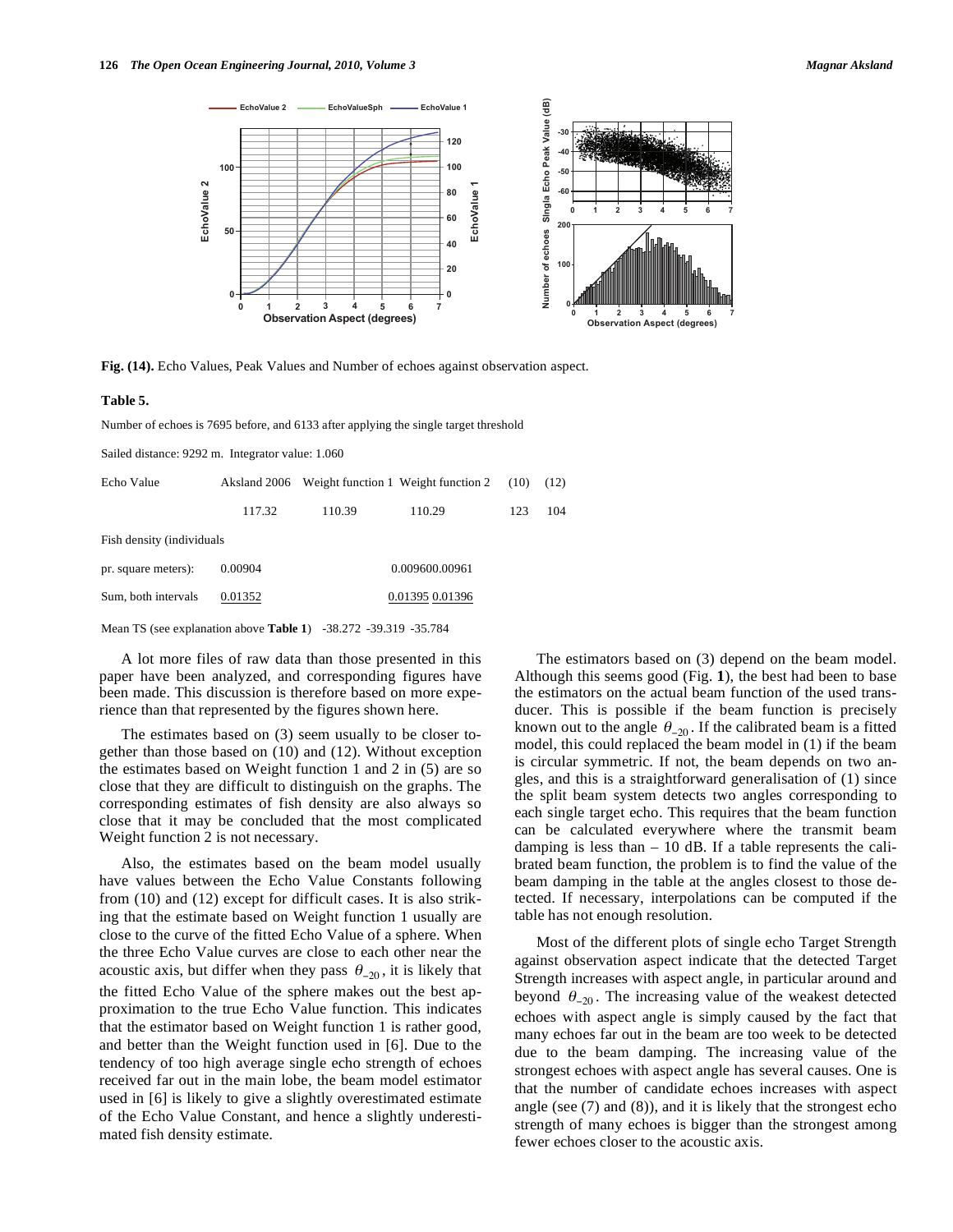Also, positive errors in the detected phase angles of echoes lead to overcompensations of the beam damping, and this effect is stronger the steeper the beam function is, that is far out in the main lobe. Here, errors in detected phase angles are common. This is the same effect that is described in [4].

Lastly, in this paper, where beam compensation is computed from a beam model, the beam compensation will be wrong if the beam damping based on the model is different to that required for the actual beam. If the relation between the model and the actual beam function is as in Fig. (**1**), beam compensation far out in the main lobe is too strong. The author does not think that this effect is serious out to  $\theta_{-20}$ , but beyond  $\theta_{-20}$  it is serious, according to data in this study.

The author of this paper hoped to develop a beam independent estimator of the Echo Value Constant by (10). However, (10) seems to have on average too high positive bias, and (12) that often behave better, is in some cases too low. An unfortunate property with (12) is that it depends on the number of echoes received within about 60 % of the half power angle of the transducer. If this number happens to be too high or low, the corrections made further out in the main lobe will be wrong. The problem that estimator (12) depends on the parameter *si* associated with undetected echoes is judged to be a minor problem. It may produce some nonnegligible bias in some situations with big variations in the sailing speed and/or systematic change in the ping-rate, but this happens seldom.

It may be possible to develop a more advanced estimator that depends on a better analysis of the number of echoes at different observation aspect angles. It is tempting to use the apparent true hypothesis that the correct single echo Target Strength and beam compensated integrated echo strength are independent of the observation aspect for small angles, that is within  $\theta_{-20}$  for most transducers used in acoustic surveys. However, this is not easy to use when the purpose is to derive a "beam independent" estimator of the Echo Value Constant. A modified beam independent estimator should also preferably be based on the echo parameter values used to compute the estimator, and not use any general compensation. This is because there are many different situations that affect the number of echoes at different angles, such as depth or/and noise, mixture of different species including plankton, different fish densities, fish close to the bottom and so on. An improved estimator should be based on better knowledge about the different factors that affect the empirical distribution of observation aspect angles of single target echoes, and this will not be done here.

It may also be possible to develop a beam independent estimator of the Echo Value Constant based on model (1). Then (4) must be used to estimate both *a* and *k* by the method of least square. This has been looked into enough to conclude that it is mathematically and computationally possible, although it requires computed values of the derivative of the Bessel function, which is straightforward by using the power series of the derivative. This method has not been tried, because *k* is expected to be estimated with negative bias, i. e. giving a wider beam than the actual. The reason for

this is the positively biased fish back scattering strengths out in the main lobe. The author believes that it is difficult to compensate for this, because weighting down echoes out in the beam will at the same time reduce the information about *k*.

When using "in situ" - detected single fish echoes to convert "integrator values" to fish densities, there is always a problem with choosing a good single echo threshold. Most often the echo signal does contain echoes from other organisms than the target fish population, and these have to be filtered away. This problem is easy when the echo strengths from fish and the alien organisms do not overlap much. However, this happens seldom, and deciding a value for the single echo threshold is usually a compromise between accepting some alien echoes while rejecting some fish echoes. The threshold values used in this paper do not necessarily give the best estimates of the Echo Value Constants, but choosing the best threshold is not the topic of this paper.

The way of setting Integrator threshold in this paper is only applicable when the echo signal consists of mainly single target echoes. In particular, if the plankton echoes are heavily overlapping, it is not possible to filter them away by means of an Integrator threshold.

The average Target Strength values given in the tables show the effect of positive biased echo strengths of single echoes received at big observation angles in the main lobe. It shows that the weighted average are the smallest in almost all cases, and this is likely to be closest to the true value. However, the average Target Strength values indicate that the Target Strength bias is not dramatic within the beam angle at -10 dB transmit beam damping. There are two effects on the Target Strength values given here that should be mentioned. The first is that Target Strength is not accurately calibrated in this work, and the values may therefore have a small, constant bias. This will, however, not affect the relative variation with observation aspect. The other effect is caused by the difference between the beam model and the actual beam. Beam compensations are computed from the beam model, but the bias caused by this is believed to be small for observation aspects within -10 dB transmit beam damping.

#### **CONCLUSION**

Two types of estimators of the mean Echo Value Constant are adjusted to reduce the influence of echoes from the outer main lobe. They are tried and compared with real acoustic data. Detected single target echoes are subject to an increasing average positive bias of echo strengths with increasing observation angle.

One new estimator type, see (2), seems to be better than the old that seemed to have a moderate positive bias. This are estimator types that require a model of the beam dependent average integrated echo strength of fish as a function of observation angle.

The other type of estimators, see (6), is independent of a model of the beam dependent integrated echo strength, but requires a representative sample of single target fish echoes within the observation angle where the transmit beam has dropped -10 dB in beam intensity. In general, it is not possi